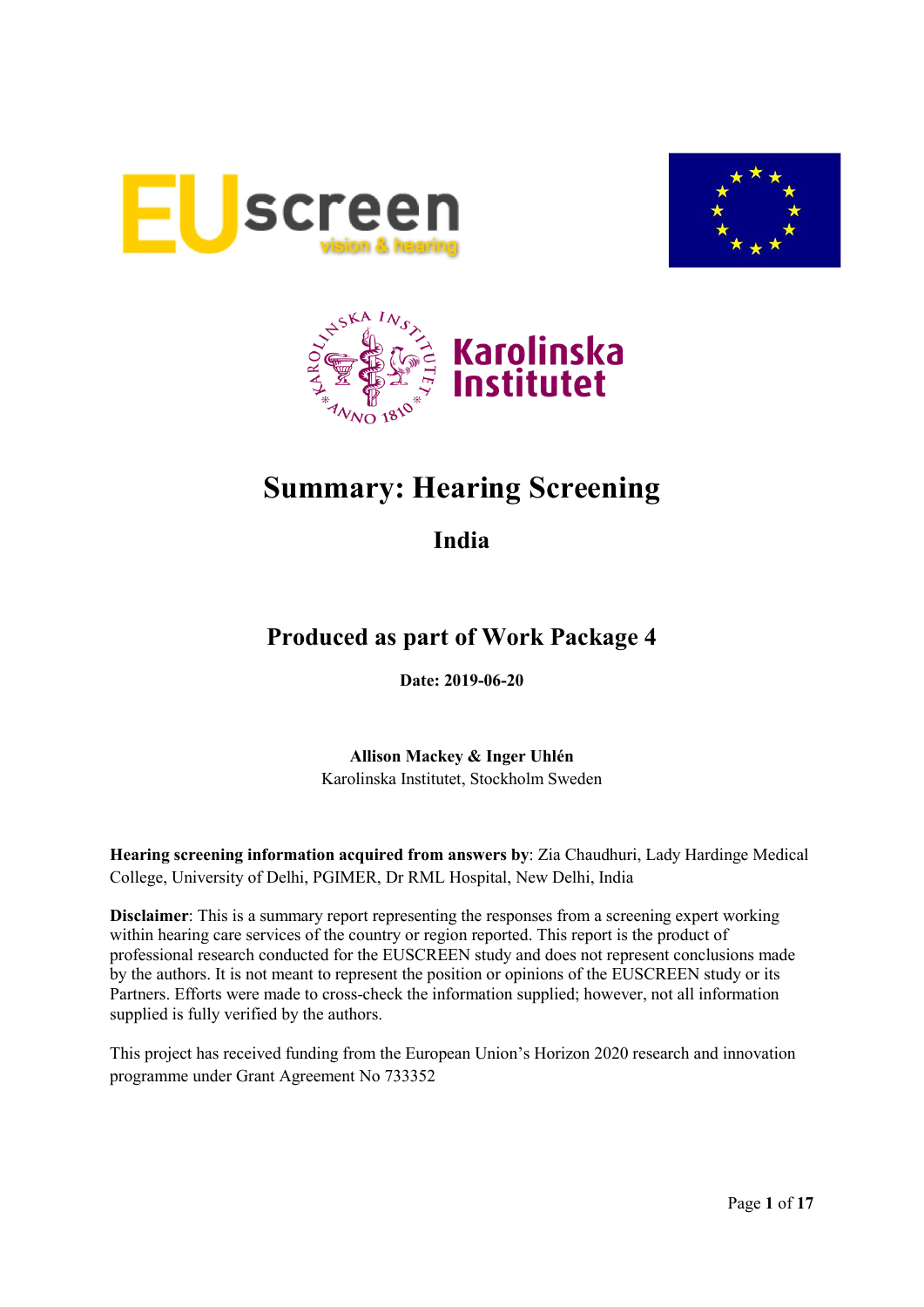

## **Table of Contents**

| 1.  |       |  |  |  |  |
|-----|-------|--|--|--|--|
| 2.  |       |  |  |  |  |
| 3.  |       |  |  |  |  |
|     | 3.1.  |  |  |  |  |
|     | 3.2.  |  |  |  |  |
|     | 3.3.  |  |  |  |  |
| 4.  |       |  |  |  |  |
| 5.  |       |  |  |  |  |
|     | 5.1.  |  |  |  |  |
|     | 5.2.  |  |  |  |  |
|     | 5.3.  |  |  |  |  |
|     | 5.4.  |  |  |  |  |
| 6.  |       |  |  |  |  |
|     | 6.1.  |  |  |  |  |
|     | 6.2.  |  |  |  |  |
|     | 6.3.  |  |  |  |  |
| 7.  |       |  |  |  |  |
|     | 7.1.  |  |  |  |  |
|     | 7.2.  |  |  |  |  |
|     | 7.3.  |  |  |  |  |
| 8.  |       |  |  |  |  |
|     | 8.1.  |  |  |  |  |
|     | 8.2.  |  |  |  |  |
|     | 8.3.  |  |  |  |  |
|     | 8.4.  |  |  |  |  |
|     | 8.5.  |  |  |  |  |
|     | 8.6.  |  |  |  |  |
| 9.  |       |  |  |  |  |
|     | 9.1.  |  |  |  |  |
|     | 9.2.  |  |  |  |  |
|     | 9.3.  |  |  |  |  |
|     | 9.4.  |  |  |  |  |
| 10. |       |  |  |  |  |
|     | 10.1. |  |  |  |  |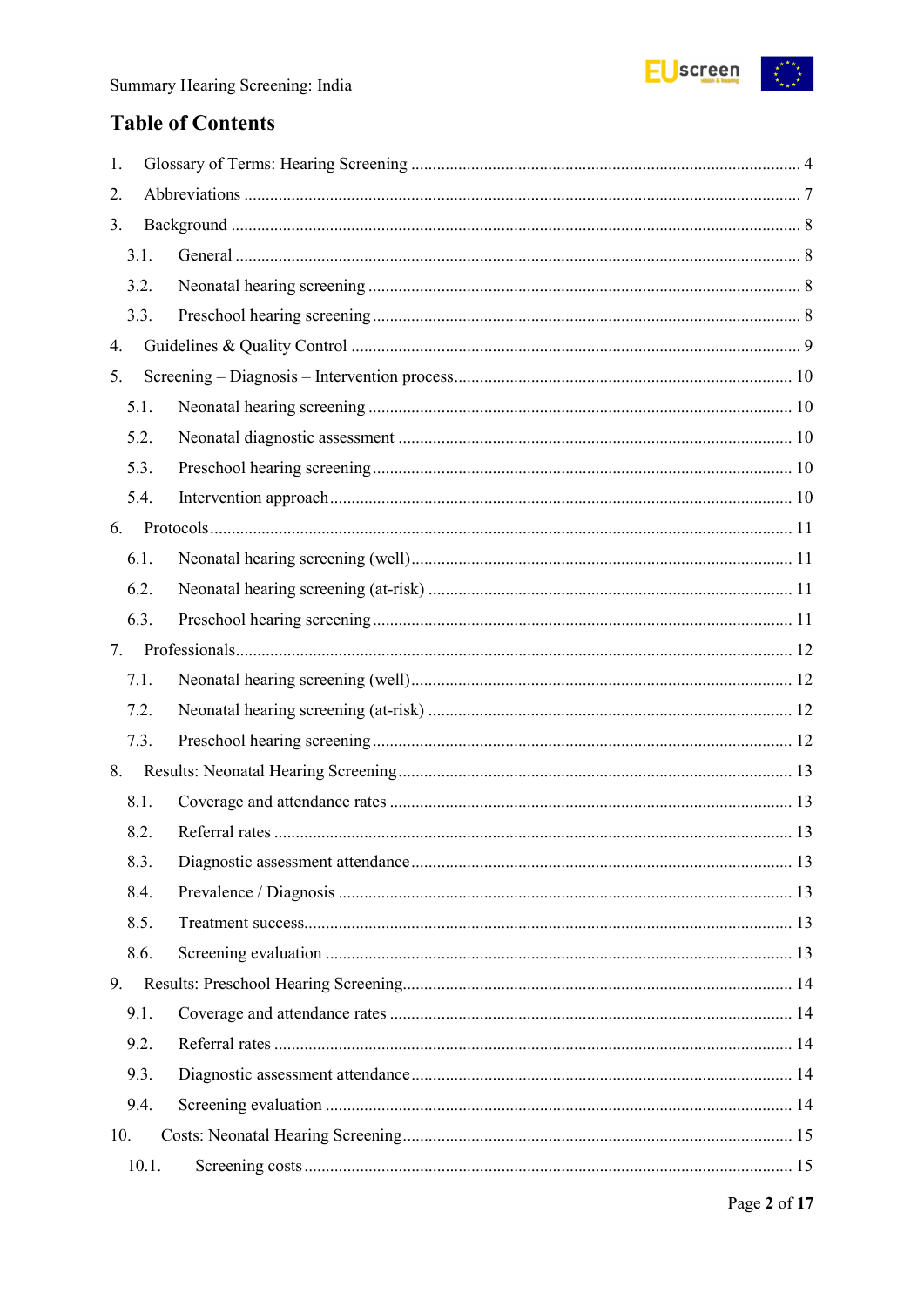

| 10.2. |  |
|-------|--|
| 10.3. |  |
| 10.4. |  |
| 10.5. |  |
| 10.6. |  |
| 11.   |  |
| 11.1. |  |
| 11.2. |  |
| 11.3. |  |
|       |  |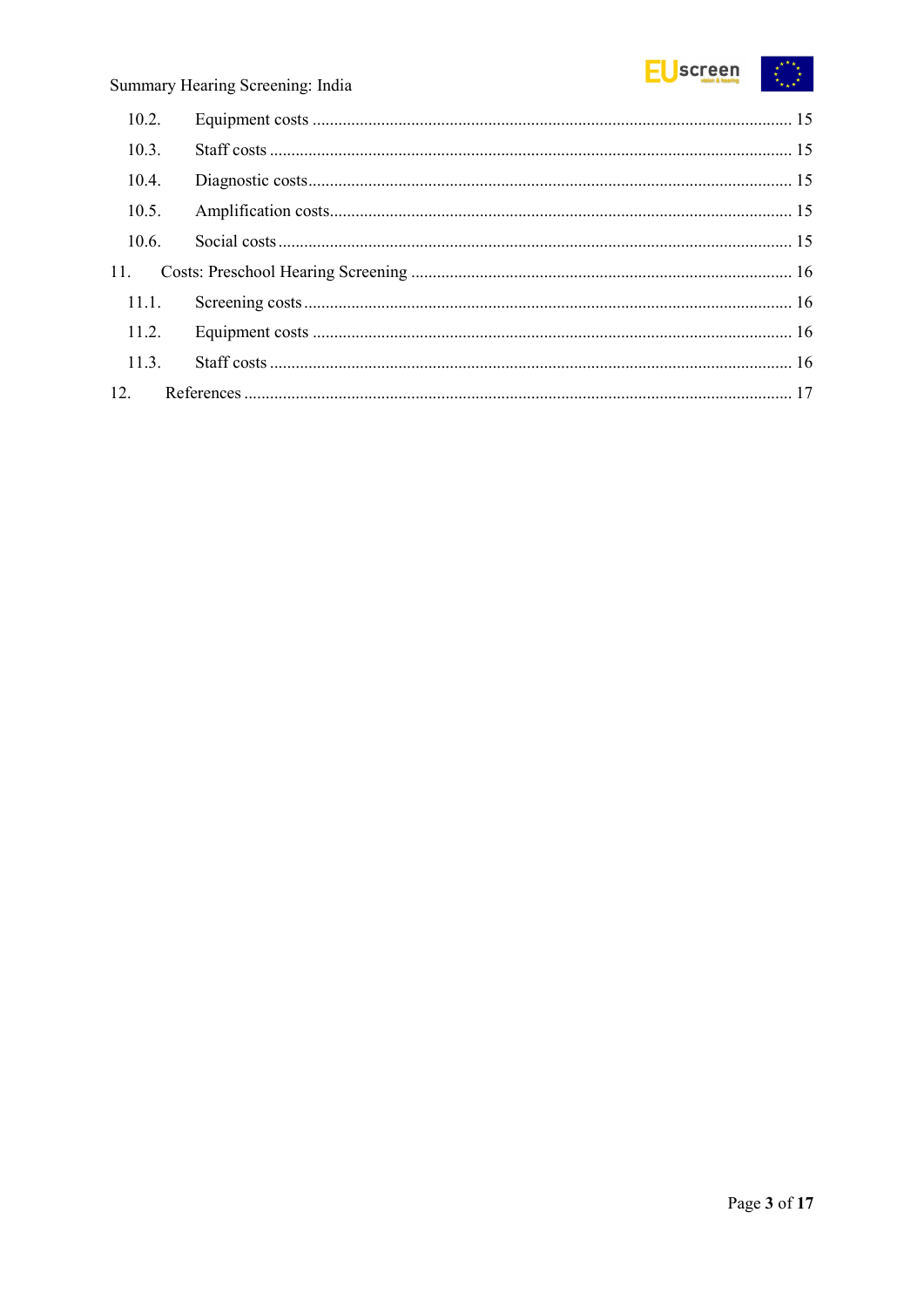## <span id="page-3-0"></span>**1. Glossary of Terms: Hearing Screening**

| <b>Abnormal test result</b>                     | A test result where a normal "pass" response could not be detected under<br>good conditions. The result on screening equipment may indicate "no<br>response," "fail," or "refer."                                                                                                                                                                                                                                                                                                                                                                                                                                                                                                                                                                                |
|-------------------------------------------------|------------------------------------------------------------------------------------------------------------------------------------------------------------------------------------------------------------------------------------------------------------------------------------------------------------------------------------------------------------------------------------------------------------------------------------------------------------------------------------------------------------------------------------------------------------------------------------------------------------------------------------------------------------------------------------------------------------------------------------------------------------------|
| <b>Attendance rate</b>                          | The proportion of all those invited for screening that are tested and receive<br>a result,<br>Invited for screening includes all those that are offered the<br>screening test.<br>Tested and receive a result could be a "pass" or "fail".<br>Attendance rate provides information on the willingness of families to<br>participate in screening.                                                                                                                                                                                                                                                                                                                                                                                                                |
| <b>Attendance rate in</b><br>first year of life | See definition of Attendance rate.<br>The calculation cut-off is after one year of life.                                                                                                                                                                                                                                                                                                                                                                                                                                                                                                                                                                                                                                                                         |
| <b>Compliance with</b>                          | The percentage of those who are referred from screening to a diagnostic<br>assessment that actually attend the first diagnostic assessment.                                                                                                                                                                                                                                                                                                                                                                                                                                                                                                                                                                                                                      |
| referral (percentage)                           | Percentage of compliance provides information on the willingness of<br>families to attend the diagnostic assessment after referral from screening.                                                                                                                                                                                                                                                                                                                                                                                                                                                                                                                                                                                                               |
| Coverage                                        | The proportion of those eligible for screening that are tested and receive a<br>result within a specific time.<br>Eligible for screening includes those within the population that are<br>covered under the screening or health care program.<br>Tested and receive a result could be a "pass" or "refer to<br>diagnostic assessment".<br>Specific time can be defined, such as 1 month after birth, 3 months<br>after birth, etc.<br>Coverage provides information on the overall effectiveness and timeliness<br>of a complete screening programme.<br>Factors such as being offered screening, willingness to participate, missed<br>screening, ability to complete the screen, and ability to document the<br>screening results will influence the coverage. |
| <b>Coverage in first</b><br>year of life        | See definition of Coverage.<br>The specific time is pre-defined as within the first year of life.<br>In other words, the coverage is the proportion of those eligible for<br>screening that complete the screening sequence to a final result within the<br>first year of life.                                                                                                                                                                                                                                                                                                                                                                                                                                                                                  |
| <b>False negatives</b>                          | The percentage of infants/children with a hearing loss (defined by the<br>target condition) that receive a result of "pass" during screening.                                                                                                                                                                                                                                                                                                                                                                                                                                                                                                                                                                                                                    |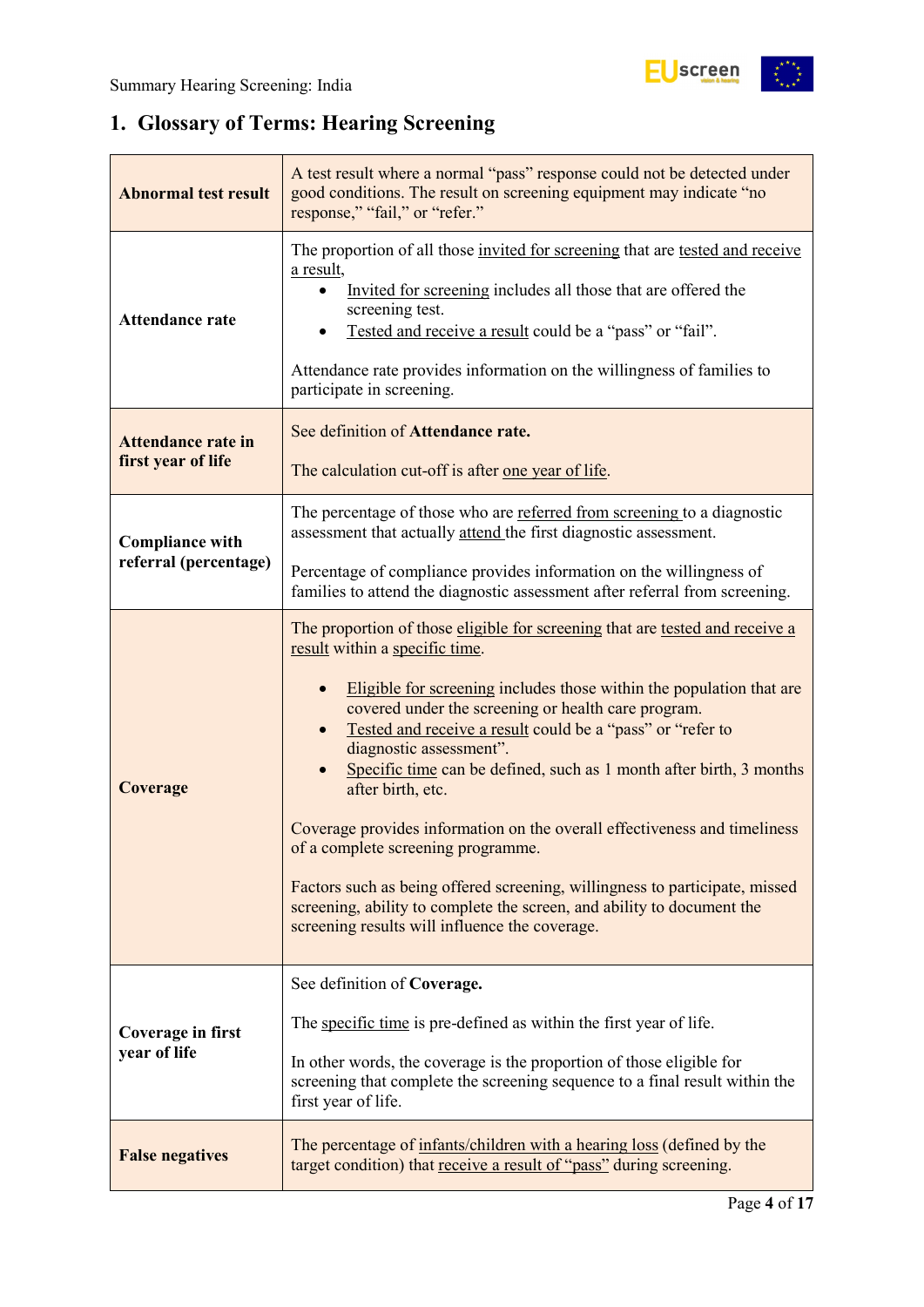

|                                             | Example: If 100 infants with hearing loss are screened, and 1 infant passes<br>the screening, the percentage of false negatives is 1%.                                                                 |
|---------------------------------------------|--------------------------------------------------------------------------------------------------------------------------------------------------------------------------------------------------------|
|                                             | The percentage of infants/children with normal hearing that receive a<br>result of "fail" from the final screening test.                                                                               |
| <b>False positives</b>                      | Example: If 100 infants with normal hearing are screened, and 3 infants<br>fail the screening and are referred for diagnostic assessment, the<br>percentage of false positives is 3%.                  |
| <b>Guidelines</b>                           | Recommendations or instructions provided by an authoritative body on the<br>practice of screening in the country or region.                                                                            |
| <b>Hearing screening</b><br>professional    | A person qualified to perform hearing screening, according to the practice<br>in your country or region.                                                                                               |
| <b>Inconclusive test</b><br>result          | A test result where a normal "pass" response could not be detected due to<br>poor test conditions.                                                                                                     |
| <b>Invited for screening</b>                | Offered screening.                                                                                                                                                                                     |
| <b>Outcome of hearing</b><br>screening      | An indication of the effectiveness or performance of screening, such as a<br>measurement of coverage rate, referral rate, number of infants detected,<br>etc.                                          |
| <b>Permanent hearing</b>                    | A hearing impairment that is <i>not</i> due to a temporary or transient condition<br>such as middle ear fluid.                                                                                         |
| loss                                        | Permanent hearing loss can be either sensorineural or permanent<br>conductive.                                                                                                                         |
| <b>Positive predictive</b>                  | The percentage of infants/children referred from screening who have a<br>confirmed hearing loss, as described by your protocol or guideline and<br>indicated in the Target Condition (see definition). |
| value                                       | For example, if 100 babies are referred from screening for diagnostic<br>assessment and 90 have normal hearing while 10 have a confirmed hearing<br>loss, the positive predictive value would be 10%.  |
| <b>Preschool or</b><br>(pre)school children | All children between 3-6 years of age.                                                                                                                                                                 |
| <b>Preschool or</b>                         | Screening that takes place during the time children are between 3-6 years<br>of age.                                                                                                                   |
| (pre)school screening                       | This refers to <i>any</i> hearing screening during this age. The location of the<br>screening is irrelevant to the definition.                                                                         |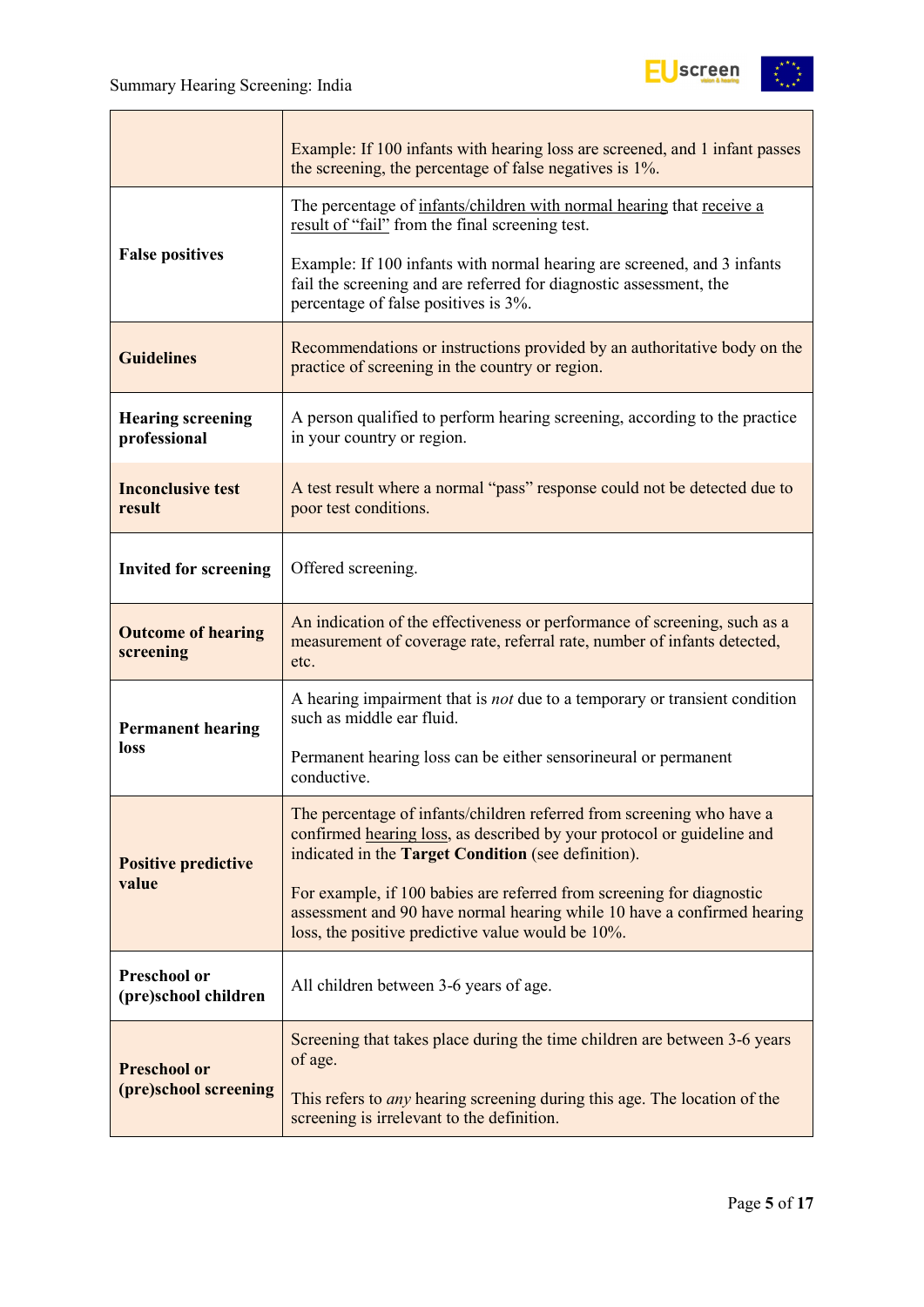

| Prevalence                  | The number or percentage of individuals with a specific disease or<br>condition. Prevalence can either be expressed as a percentage, proportion,<br>or as the value per 1000 individuals within the same demographic.                                           |
|-----------------------------|-----------------------------------------------------------------------------------------------------------------------------------------------------------------------------------------------------------------------------------------------------------------|
| Programme                   | An organized system for screening, which could be based nationally,<br>regionally or locally.                                                                                                                                                                   |
| Protocol                    | Documented procedure or sequence for screening, which could include<br>which tests are performed, when tests are performed, procedures for<br>passing and referring, and so forth.                                                                              |
| <b>Quality assurance</b>    | A method for checking and ensuring that screening is functioning<br>adequately and meeting set goals and benchmarks.                                                                                                                                            |
| Referral criteria           | A pre-determined cut-off boundary for when an infant/child should be re-<br>tested or seen for a diagnostic assessment.                                                                                                                                         |
|                             | For example, referral criteria may be "no response" at 35 dB nHL.                                                                                                                                                                                               |
| <b>Risk babies / Babies</b> | All infants that are considered to be at-risk or have risk-factors for hearing<br>loss according to the screening programme.                                                                                                                                    |
| at-risk                     | Two common risk factors are admission to the neonatal-intensive care unit<br>(NICU) or born prematurely. However, other risk factors for hearing loss<br>may also be indicated in the screening programme.                                                      |
|                             | The percentage of infants/children with hearing loss that are identified via<br>the screening program.                                                                                                                                                          |
| <b>Sensitivity</b>          | For example, if 100 babies with hearing loss are tested, and 98 of these<br>babies are referred for diagnostic assessment while 2 pass the screening,<br>the sensitivity is 98%.                                                                                |
|                             | The percentage of infants/children with normal hearing that pass the<br>screening.                                                                                                                                                                              |
| <b>Specificity</b>          | For example, if 100 babies with normal hearing are tested, and 10 of these<br>babies are referred for diagnostic assessment and 90 pass the screening, the<br>specificity is 90%.                                                                               |
| <b>Target condition</b>     | The hearing loss condition you are aiming to detect via your screening<br>programme. This includes:<br>The laterality of the condition, whether the program aims to detect<br>$\bullet$<br>both unilateral and bilateral hearing loss or just bilateral hearing |
|                             | loss.<br>The severity of the condition, whether the program aims to detect<br>$\bullet$<br>hearing $loss \ge 30$ dB HL, $\ge 35$ dB HL, $\ge 40$ dB HL or $\ge 45$ dB HL                                                                                        |
|                             | Infants who are <i>not</i> admitted into the NICU or born prematurely.                                                                                                                                                                                          |
| <b>Well, healthy babies</b> | Well, healthy babies may or may not have additional risk factors for<br>hearing loss, according to the procedures indicated in the specific<br>screening programme.                                                                                             |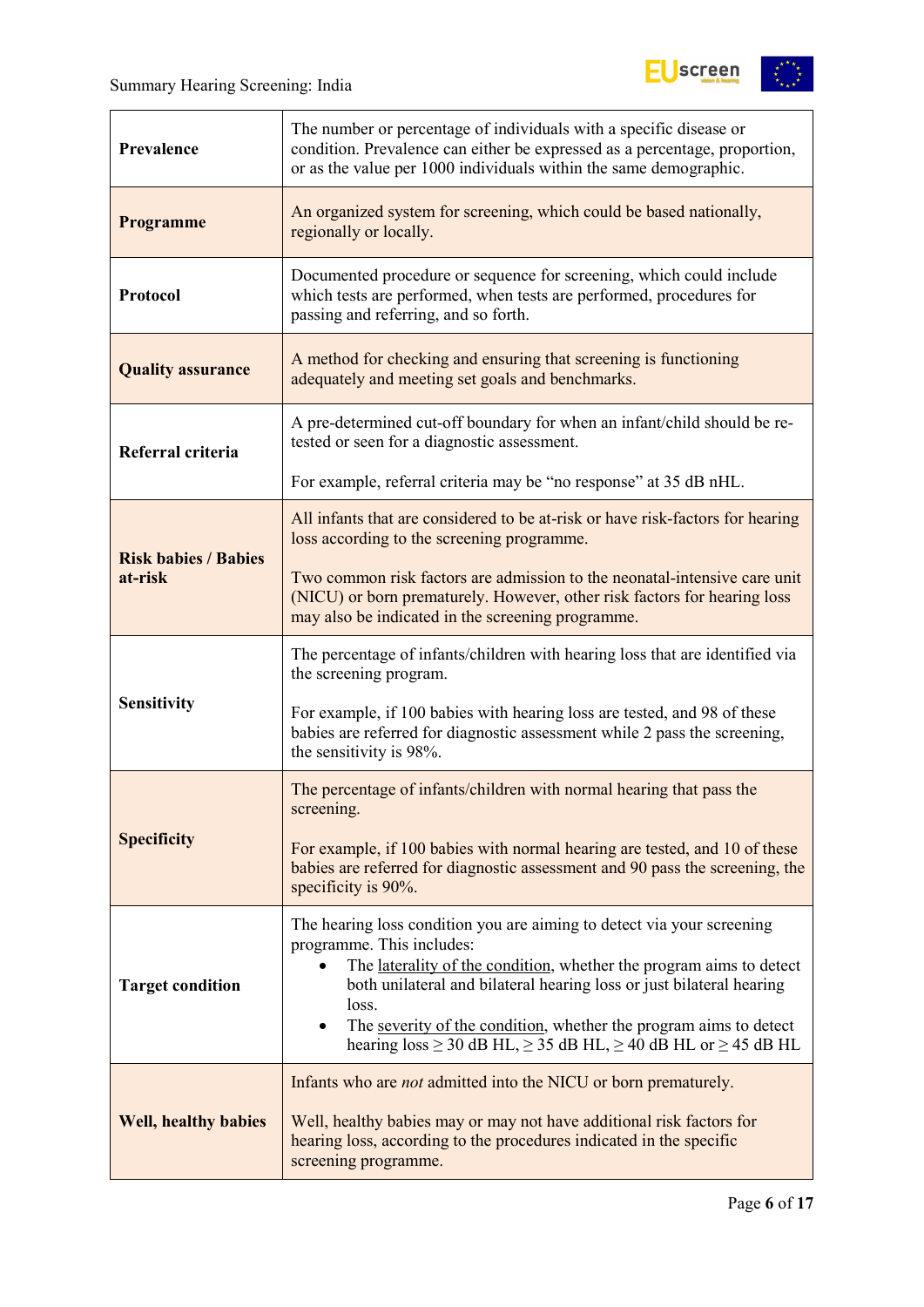Summary Hearing Screening: India



### <span id="page-6-0"></span>**2. Abbreviations**

- ABR auditory brainstem response
- aABR automatic auditory brainstem response
- ANSD auditory neuropathy spectrum disorder
- ASSR auditory steady-state response
- CI cochlear implant
- CMV cytomegalovirus
- dB HL decibel hearing level
- dB nHL decibel normalized hearing level
- dB SNR decibel signal-to-noise ratio
- DPOAE distortion product otoacoustic emissions
- HA hearing aid
- NICU neonatal intensive care unit
- OAE otoacoustic emissions
- TEOAE transient-evoked otoacoustic emissions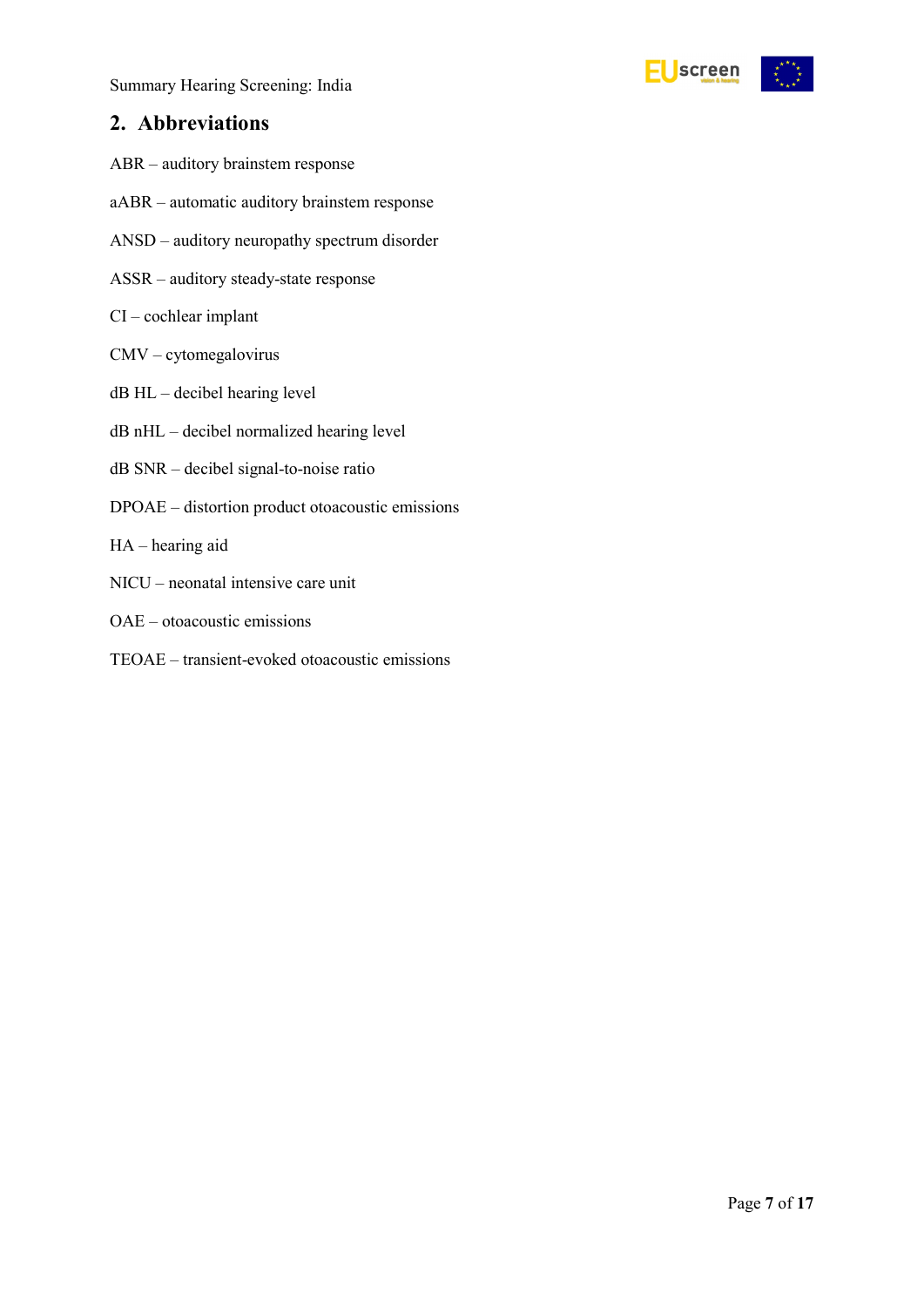

### <span id="page-7-0"></span>**3. Background**

In India, hearing screening is performed regionally, but according to the national guideline. The following report contains information with regards to childhood hearing screening across India.

#### <span id="page-7-1"></span>**3.1. General**

India has a total area of 3 287 469 km2 with an estimated population of 1 298 041 000 in 2018.

In India, all births are registered to the National Portal of India Birth Registry. The number of live births in India is 27 million births per year.

The World Bank income classification categorizes India as a lower middle-income country (The World Bank, 2018). The gross domestic product (GDP) in 2018 was an estimated €1 800 per capita in India.

From the World Health Organization (WHO) Global Health Expenditure Database, health expenditure for India in 2015 was 59 USD or  $\epsilon$ 53 per capita (World Health Organization (WHO), 2018).

An infant mortality rate of 37 per 1000 is reported for India in 2015 (United Nations Statistics Division, 2016).

#### <span id="page-7-2"></span>**3.2. Neonatal hearing screening**

In India, neonatal hearing screening is conducted locally and often selectively, with variation across the country in how screening is implemented. In some jurisdictions, screening is only performed on babies who show risk factors. In private healthcare sector, screening could be carried out universally. Participation is not obligatory for parents. Because of the diversity of programmes across the country, neonatal hearing screening may be funded by parents, charity, companies, health insurance, council, municipalities, employers, states/provinces, and the government of India.

A national programme for the prevention of deafness, including neonatal hearing screening, was launched in 2006 with a plan for scale-up; however, hearing screening it is not yet available across the entire country. The national programme to date is to build the infrastructure for future screening.

#### <span id="page-7-3"></span>**3.3. Preschool hearing screening**

Preschool hearing screening falls under the National Programme of Deafness in India; however, no routine screening is performed. As of December 2016, 335 screening camps have been performed in some states. During camps, all children (and adults) of any age are invited for routine testing, including hearing screening. In these camps, hearing screening is embedded in Preventive Child Health Care screening. When a child is suspected to have hearing loss, a referral is made to a hospital, and intervention, when warranted, is provided to children under 15 years of age under the National Programme.

In other areas, children are referred to ENT specialists if there are indications or a suspicion of hearing loss.

Because of the variability in care, preschool hearing screening may be funded by parents, charity, companies, health insurance, council, municipalities, employers, states/provinces, and the government of India.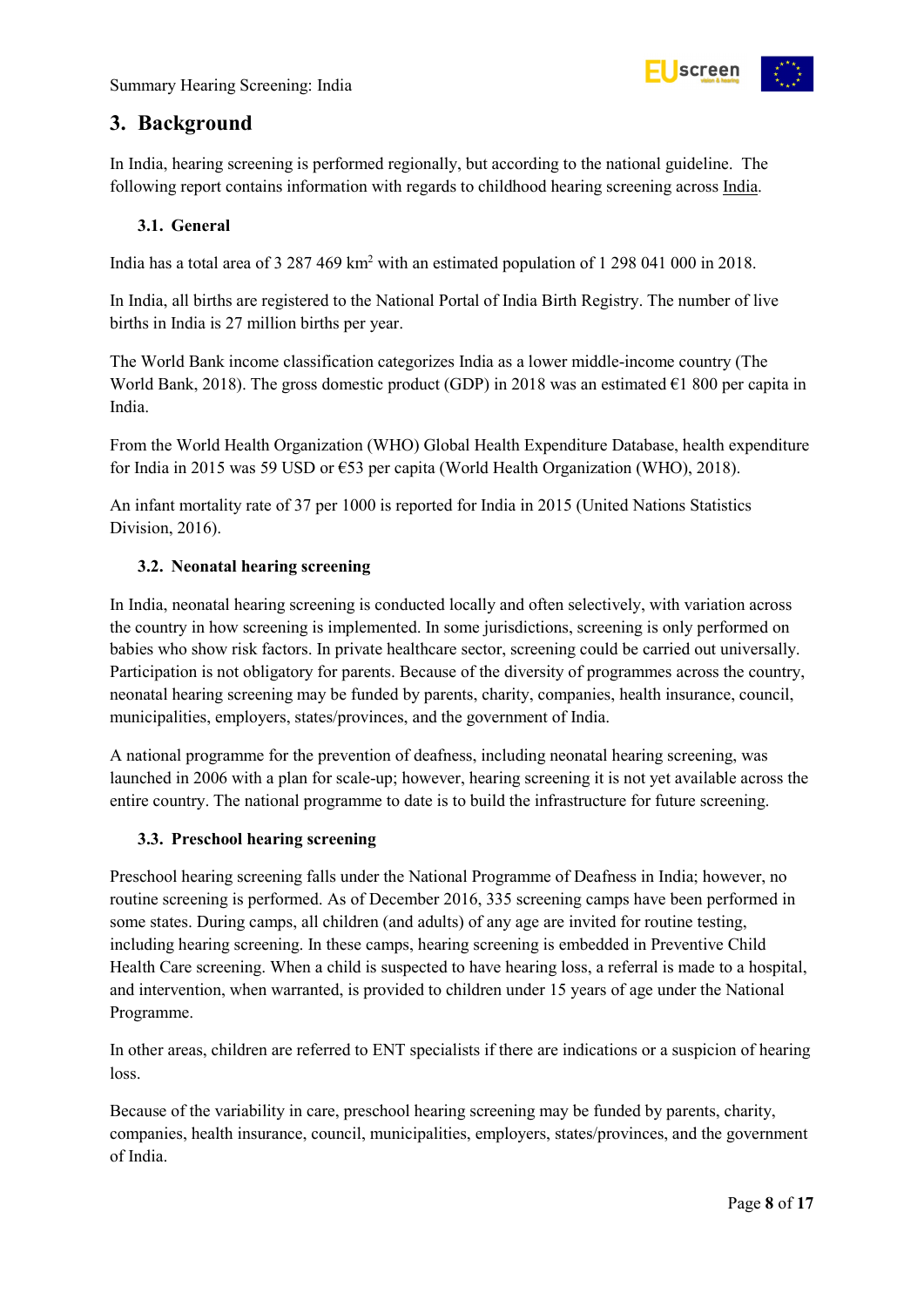

### <span id="page-8-0"></span>**4. Guidelines & Quality Control**

There is a national guideline for the building infrastructure for hearing screening in India (Ministry of Health and Welfare, 2016). The guideline covers aspect such as training, procurement of equipment, recruitment of manpower, and provision of free hearing aids. A consensus document on newborn screening has also been published by experts in the field (Paul, et al., 2017); however, there is currently no universal protocol followed for performing neonatal hearing screening.

The content of the national guideline was decided on by the technical committee of the Government of India. It has not been revised since implementation, and no information is available on how revisions would take place or be funded.

Quality assurance is imposed by the government via audits of services when performed. There is no information as to whether annual reports are available.

Data are unavailable as to whether research has been performed on the national neonatal hearing screening programme. Some studies have been performed on local screening programmes, as reviewed by Ramkumar (2017). There have not been studies published on the effectiveness of hearing screening in India.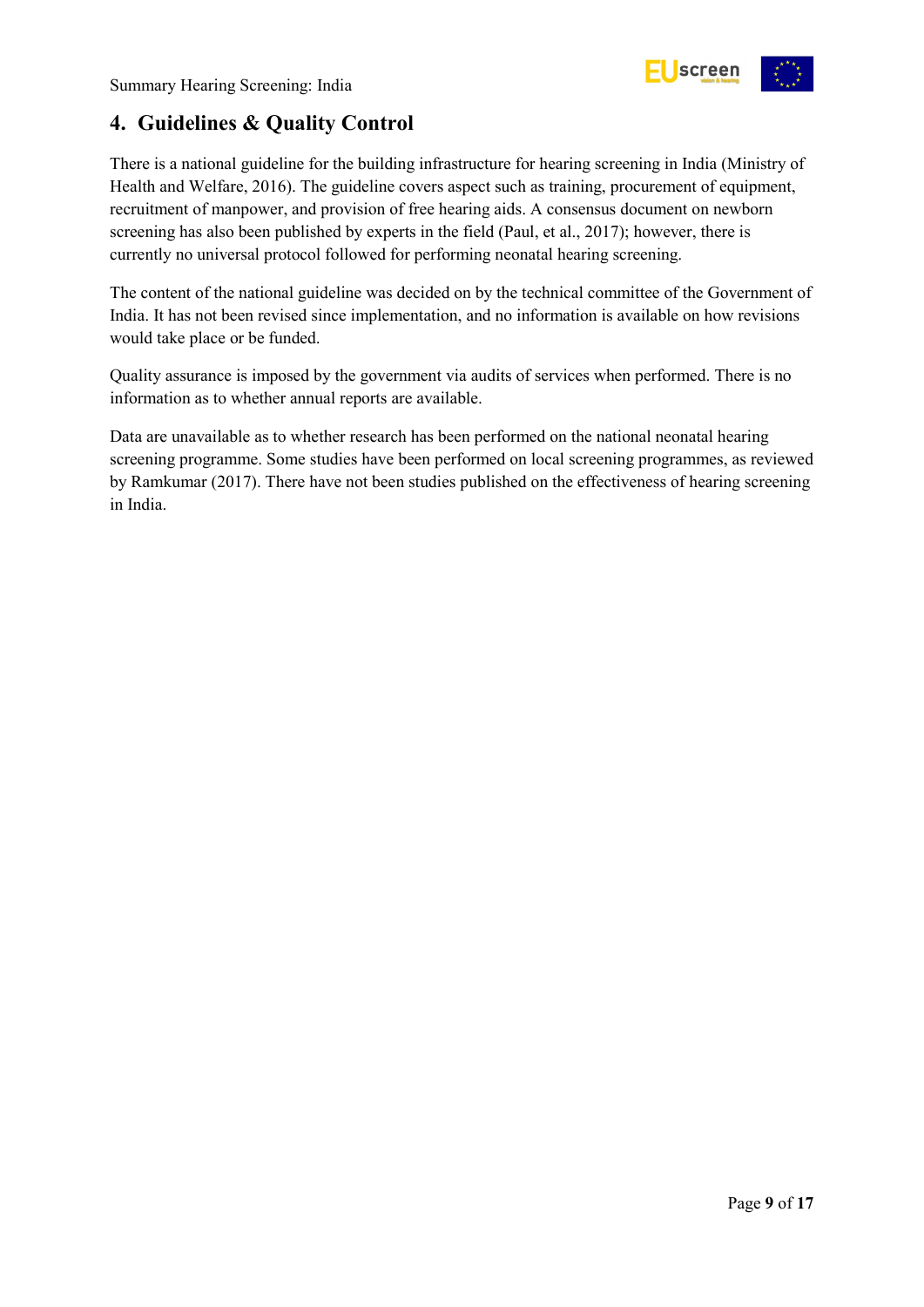

### <span id="page-9-0"></span>**5. Screening – Diagnosis – Intervention process**

#### <span id="page-9-1"></span>**5.1. Neonatal hearing screening**

Well and at-risk babies may be screened in the hospital, child health clinic, private clinic, or school. At-risk infants may also be screened in the NICU. Data are not available regarding the percentage of infants born in maternity hospitals, nor the average length of stay in a maternity hospital after birth.

Hearing screening protocols are not identical across all of India. Data are not available regarding how the protocol varies across the country. Data are not available regarding the differences in well or risk babies. Data are not available regarding whether there are differences in protocols between groups of infants. Data are not available regarding the prevalence of CMV or meningitis among infants or children in India.

The goal is that hearing screening should be completed within 3 months after birth, for both well and at-risk infants.

#### <span id="page-9-2"></span>**5.2. Neonatal diagnostic assessment**

Currently, diagnostic assessment referral is typically completed around 2 years of age when a suspicion of hearing loss is noted, unless a syndrome or other factor indicates deafness earlier. However, the goal is to diagnose infants by 6 months of age.

#### <span id="page-9-3"></span>**5.3. Preschool hearing screening**

Data are not available regarding the protocol of preschool hearing screening or differences across regions. Data are not available regarding the target condition.

#### <span id="page-9-4"></span>**5.4. Intervention approach**

In India, treatment options available include grommets, hearing aids or cochlear implants. The goal of intervention is to fit hearing aids from 6-12 months of age or older and with cochlear implants from <6 months of age or older depending on the extent and severity of deafness. However, given the age at which most children are identified, the age of fitting/implantation is much older. The goal of the national programme is to initiate rehabilitation by 9 months of age.

Hearing aid fitting criteria is a hearing loss of greater than 40 dB HL.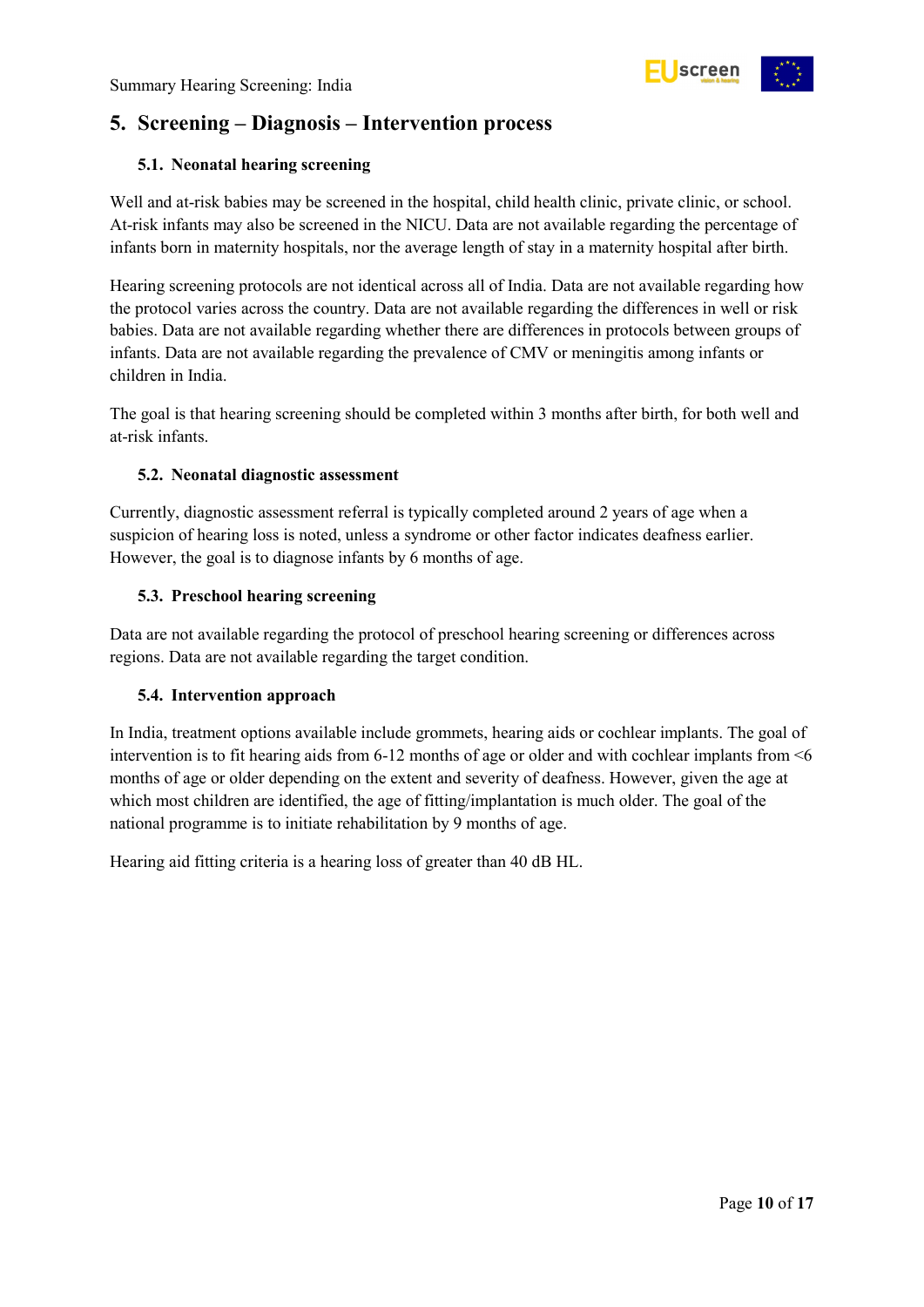

### <span id="page-10-0"></span>**6. Protocols**

Hearing screening protocols are described for neonatal hearing screening (well and at-risk) as well as for preschool hearing screening when applicable.

- The Test performed is the screening technique used
- The Age of the child is indicated in hours, days, months or years
- Referral criteria may be the lack of an OAE response at specified frequencies, a responsewaveform repeatability constant, the absence of an aABR response at a specified intensity, or an absent behavioural response at a specified intensity. Referral criteria may be defined within a protocol or limited based on the device used.
- The Device is the screening device used.
- Unilateral Referrals indicates whether children are referred if only one ear fails screening.
- The Location is where the screening takes place

#### <span id="page-10-1"></span>**6.1. Neonatal hearing screening (well)**

There is no single sequence of screening for neonates in India.

#### <span id="page-10-2"></span>**6.2. Neonatal hearing screening (at-risk)**

There is no single sequence of screening for at-risk neonates in India.

#### <span id="page-10-3"></span>**6.3. Preschool hearing screening**

There is no single sequence of screening for preschool-age children in India.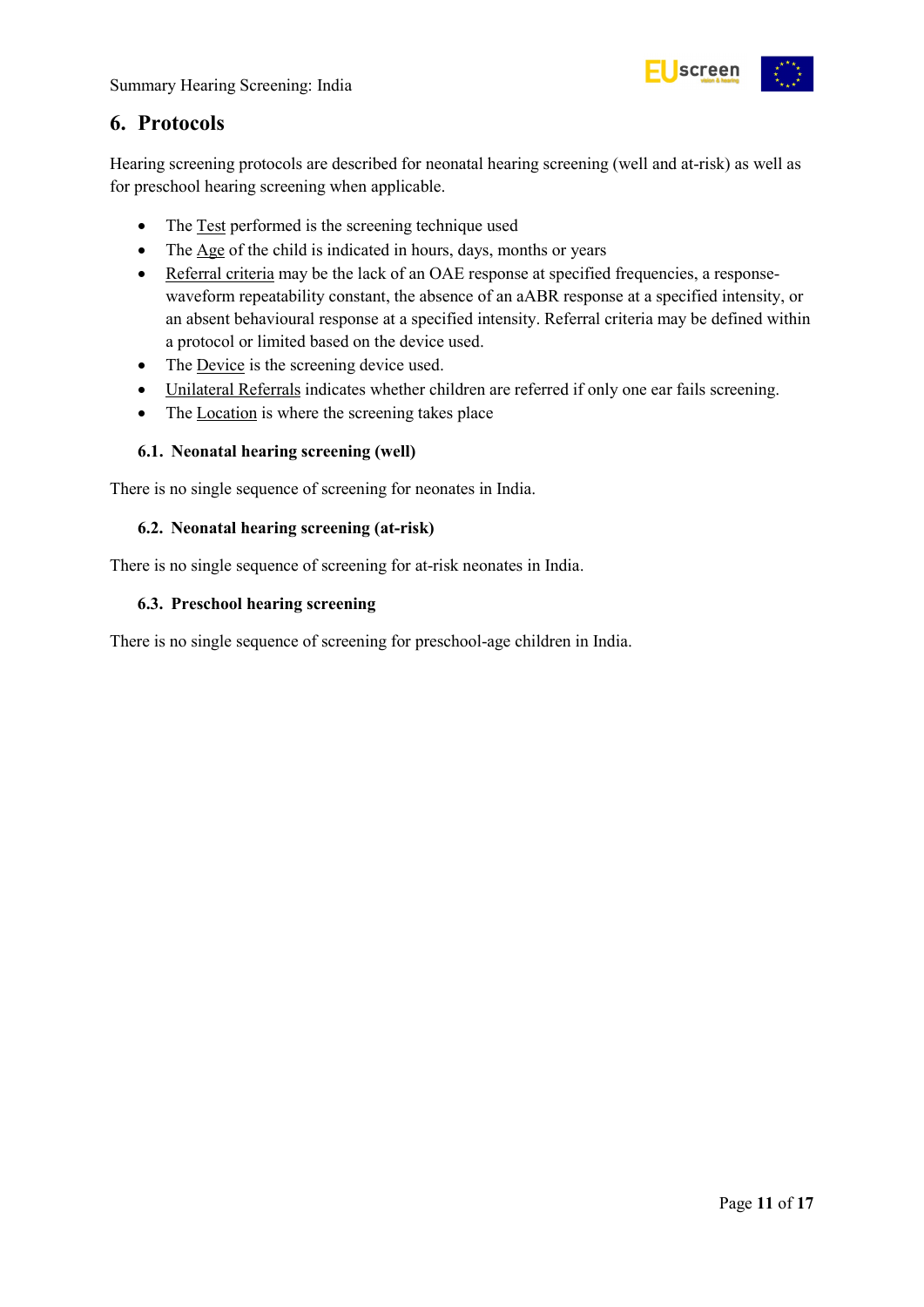Summary Hearing Screening: India



### <span id="page-11-0"></span>**7. Professionals**

#### <span id="page-11-1"></span>**7.1. Neonatal hearing screening (well)**

Neonatal hearing screening when performed is done by ENT physicians or audiologists.

Training is part of the 3-year education for an ENT physician or audiologist.

#### <span id="page-11-2"></span>**7.2. Neonatal hearing screening (at-risk)**

Screening for at-risk (NICU) infants when performed is done by ENT physicians or audiologists. See 7.1 for details on training.

#### <span id="page-11-3"></span>**7.3. Preschool hearing screening**

Preschool hearing screening when performed is done by ENT physicians or audiologists.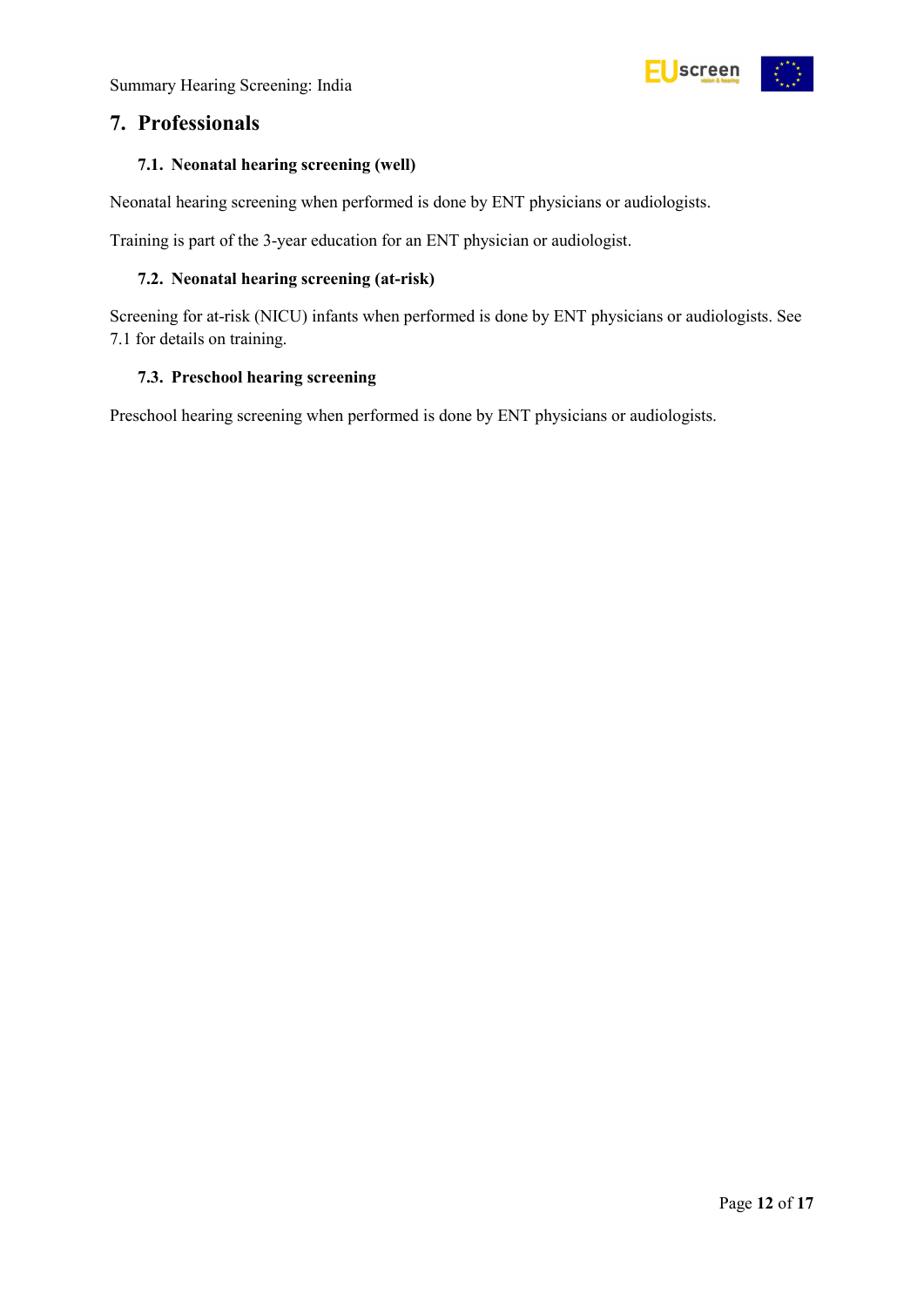

### <span id="page-12-0"></span>**8. Results: Neonatal Hearing Screening**

#### <span id="page-12-1"></span>**8.1. Coverage and attendance rates**

No data are available.

#### <span id="page-12-2"></span>**8.2. Referral rates**

No data are available.

#### <span id="page-12-3"></span>**8.3. Diagnostic assessment attendance**

No data are available.

#### <span id="page-12-4"></span>**8.4. Prevalence / Diagnosis**

It is indicated that the prevalence of deafness (all ages, all hearing loss) in Southeast Asia is 4.6 to 8.8%.

For school-age children, Sapra et al. (2015) found that 0.508% were identified with sensorineural hearing loss out of a population of 1500 children between 6 to 12 years of age screened for hearing loss.

Vignesh, Jaya, and Muraleedharan (2016) indicated that 8.26% of children referred for diagnostic assessment with suspicion of hearing impairment were diagnosed with a sensorineural hearing loss. Out of these infants with confirmed sensorineural hearing loss, 5.06% were diagnosed with bilateral or unilateral auditory neuropathy spectrum disorder.

No other data are available.

#### <span id="page-12-5"></span>**8.5. Treatment success**

No data are available. However, the Ministry of Health indicates that at least 6380 hearing aids were distributed by the Ministry of Health in 2016 to children and adolescents in India.

#### <span id="page-12-6"></span>**8.6. Screening evaluation**

No data are available.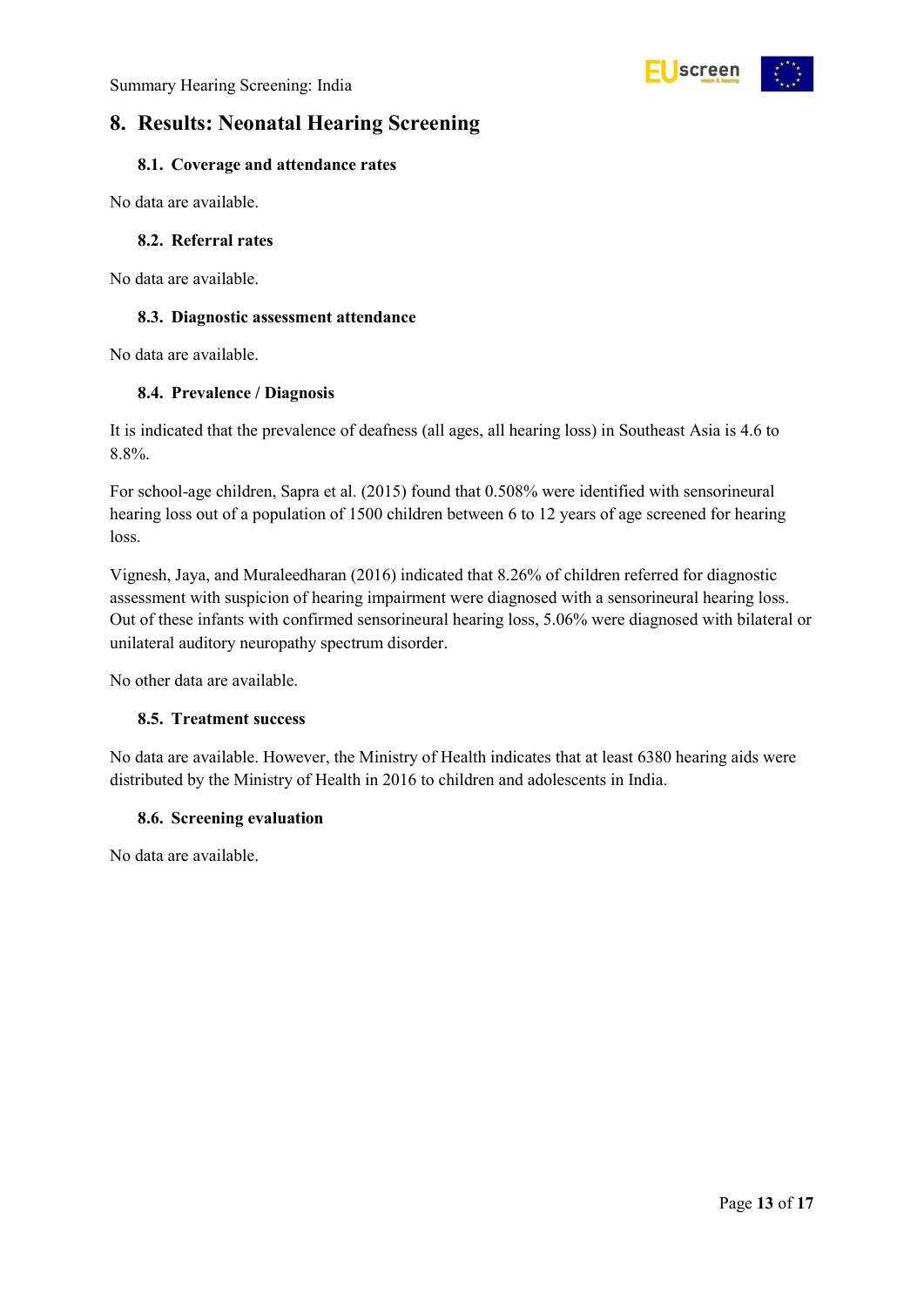Summary Hearing Screening: India



### <span id="page-13-0"></span>**9. Results: Preschool Hearing Screening**

### <span id="page-13-1"></span>**9.1. Coverage and attendance rates**

Not applicable.

#### <span id="page-13-2"></span>**9.2. Referral rates**

Not applicable.

### <span id="page-13-3"></span>**9.3. Diagnostic assessment attendance**

Not applicable.

#### <span id="page-13-4"></span>**9.4. Screening evaluation**

Not applicable.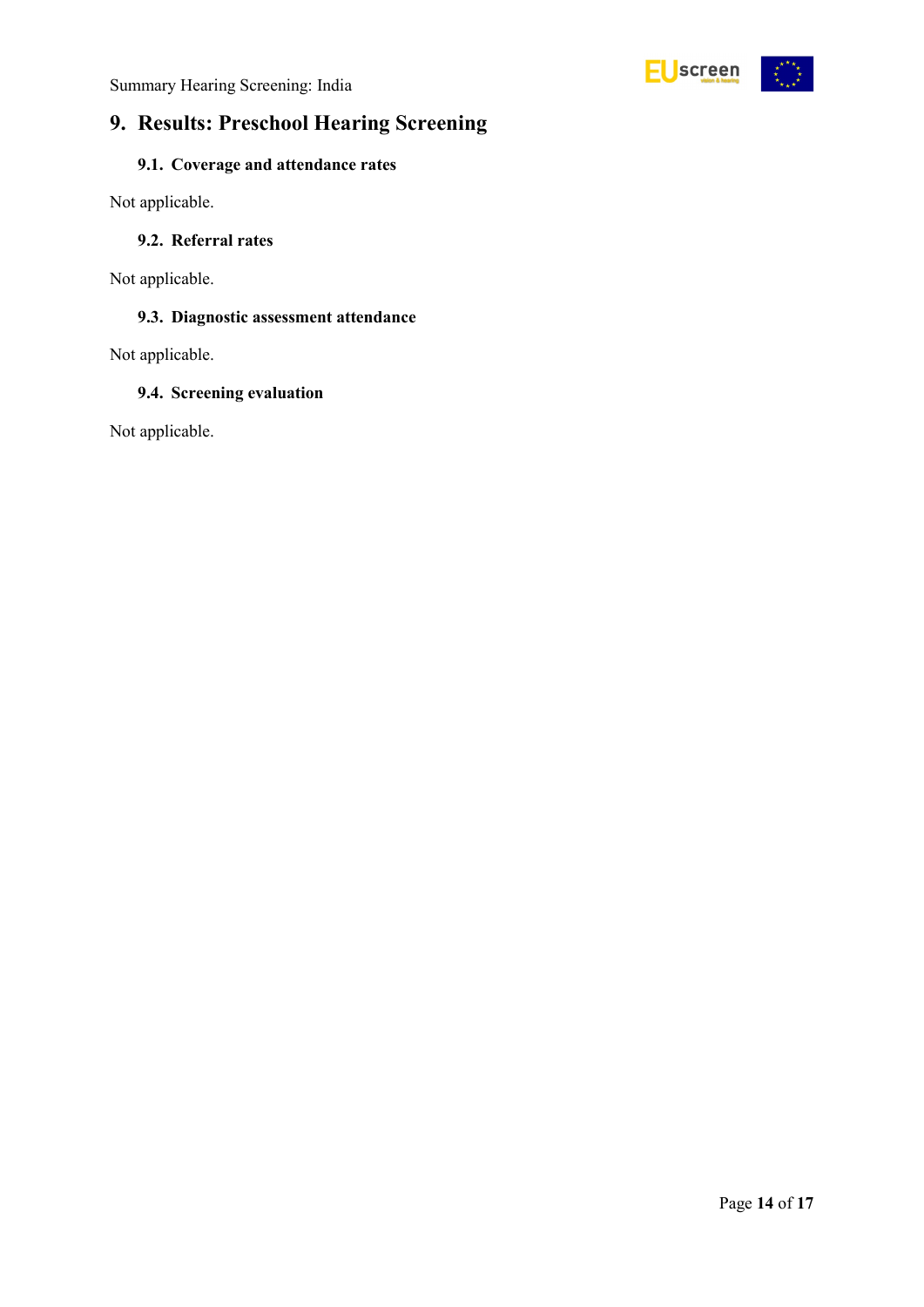### <span id="page-14-0"></span>**10. Costs: Neonatal Hearing Screening**

It is the Government of India's initiative that screening will be free of charge for parents; however, currently screening is at a cost to parents in the private sector. There is no financial reward when parents attend hearing screening, nor is there a penalty for those who do not attend hearing screening.

screen

There has not been a cost-effectiveness analysis performed on neonatal hearing screening in India.

#### <span id="page-14-1"></span>**10.1. Screening costs**

The total or per-child costs for the neonatal hearing screening program is unknown.

#### <span id="page-14-2"></span>**10.2. Equipment costs**

The cost of a portable OAE device is 3500 USD ( $\epsilon$ 3097). The annual cost for calibration of equipment is not known, nor are the costs for disposables.

#### <span id="page-14-3"></span>**10.3. Staff costs**

Staff costs for training and subsequent employment are under the umbrella of the National Programme for Prevention and Control of Deafness to empower the human resource infrastructure required for implementation of a neonatal screening programme in the future.

#### <span id="page-14-4"></span>**10.4. Diagnostic costs**

The total cost of diagnostic confirmation is not indicated.

#### <span id="page-14-5"></span>**10.5. Amplification costs**

In India, not all children with hearing loss are offered invention. This is due to capacity problems, payment problems, and access. In other words, parents may not reach the proper facilities.

The cost for a hearing aid in the first year is approximately  $\epsilon$ 128 after receiving subsidy from the government. The cost for each subsequent year is €64 after subsidies. For cochlear implant treatment, the cost for the first year and each subsequent year is approximately  $\epsilon$ 6 379 and  $\epsilon$ 2 552, respectively. These costs are after subsidization from the government.

#### <span id="page-14-6"></span>**10.6. Social costs**

Data are not available regarding special schools for the deaf and hard of hearing in India. Data are not available regarding extra support in mainstream schools.

All costs associated with schooling or special support are unknown.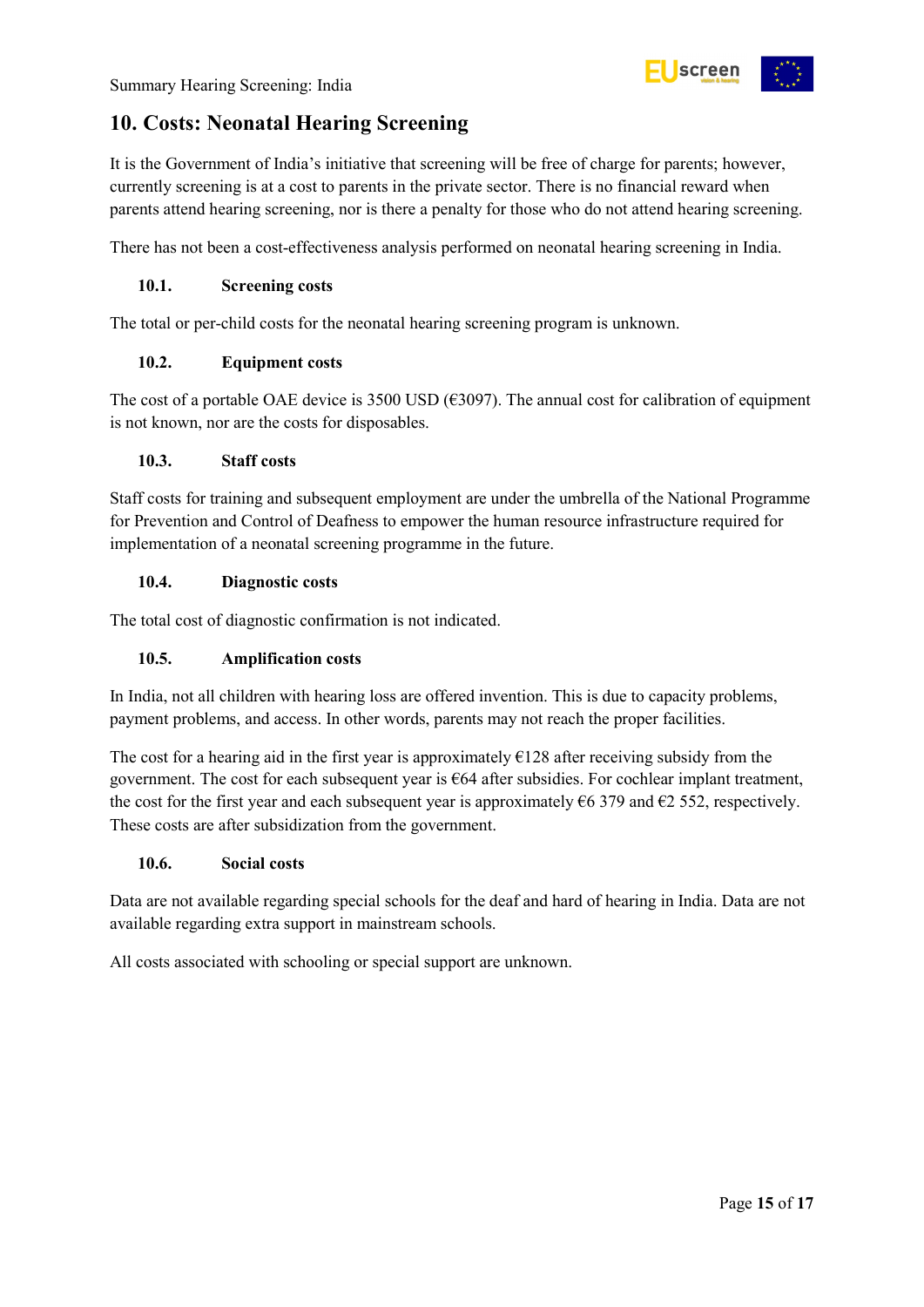

## <span id="page-15-0"></span>**11. Costs: Preschool Hearing Screening**

### <span id="page-15-1"></span>**11.1. Screening costs**

Total costs are not available.

#### <span id="page-15-2"></span>**11.2. Equipment costs**

Data are not available.

#### <span id="page-15-3"></span>**11.3. Staff costs**

Data are not available.